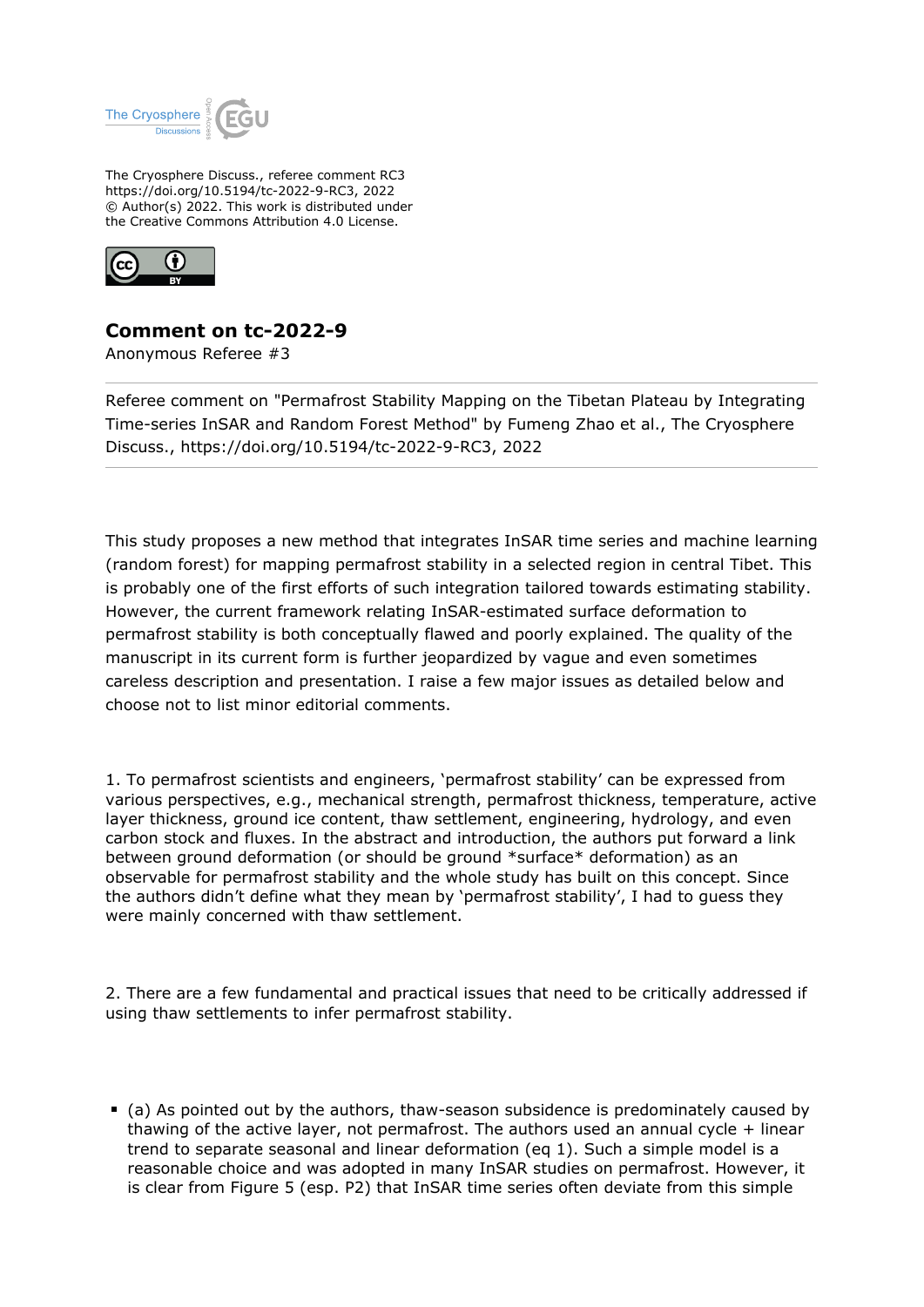time pattern. Such deviations may cause errors in the estimated trend, esp. given that the duration of the InSAR time series is only about 6 years.

- (b) Since the presented results include both seasonal and linear deformation and in many places the authors didn't explicitly state whether the deformation is seasonal or trend, I got completely lost and wasn't sure what kinds of deformation are presented and what were used as input into the random forest. E.g. it is unclear what kind(s) of deformation are shown in Figures 7 and 8. I can only guess from the units that they are thaw-season subsidence. But wouldn't you mainly use the trend?
- (c) Only till the result section 4.2.1, the authors stated the thresholds in deformation trends to classify stable vs unstable ground as "+/- 0.15 mm/year and -40 mm/year". Such important criteria need to be justified and introduced in the methodology. What are the bases of these thresholds? E.g., why trends larger than 40 mm/yr mean unstable permafrost, as it may seem small to different experts. Are these trends in the vertical direction or in line-of-sight (LOS) direction? 0.15 mm/year is extremely small compared to nominal uncertainties of InSAR measurements. Without estimating the uncertainties in the measured trend, is it still meaningful to set such a small threshold?
- (d) Not stated explicitly in the paper, but I suppose the authors converted LOS deformation trends to vertical by assuming the ground motion is purely vertical; and used vertical trends as input to random forest and all the InSAR results presented are in the vertical direction. Then another major flaw lies in the ignorance of lateral flow on slopes in periglacial landscapes. Depending on the geomorphic type and nature of the processes, lateral movement on certain such as landforms such as solifluction sheets, rock glaciers, and even fluvial fans can move (much) faster than 40 mm/year, yet the underlying permafrost could be stable. Whereas mass wasting associated with thermokarst processes such as active layer detachment slides and thaw slumps (Figure 16 shows one example) can show very fast movement due to degrading permafrost. Without differencing the nature of deformation on flat vs slope regions and knowing the surface geomorphology, the inferred 'permafrost stability' would be unreliable over slopes.
- (e) Yet, one of the selling points of this work is to use random forest to fill gaps in 'poor visibility areas' on slopes. This machine-learning-enabled advantage cannot solve the fundamental issue raised in (d).

3. The methodologic description of how integrating InSAR with random forest to infer permafrost stability is very vague to me. I raised a few concerns related to this methodology above and would summarize the key ones below.

(a) InSAR observations: seasonal or trend or both? No uncertainties.

(b) Classification of stable vs unstable: what are the bases?

(c) What are the exact inputs and outputs of the random forest?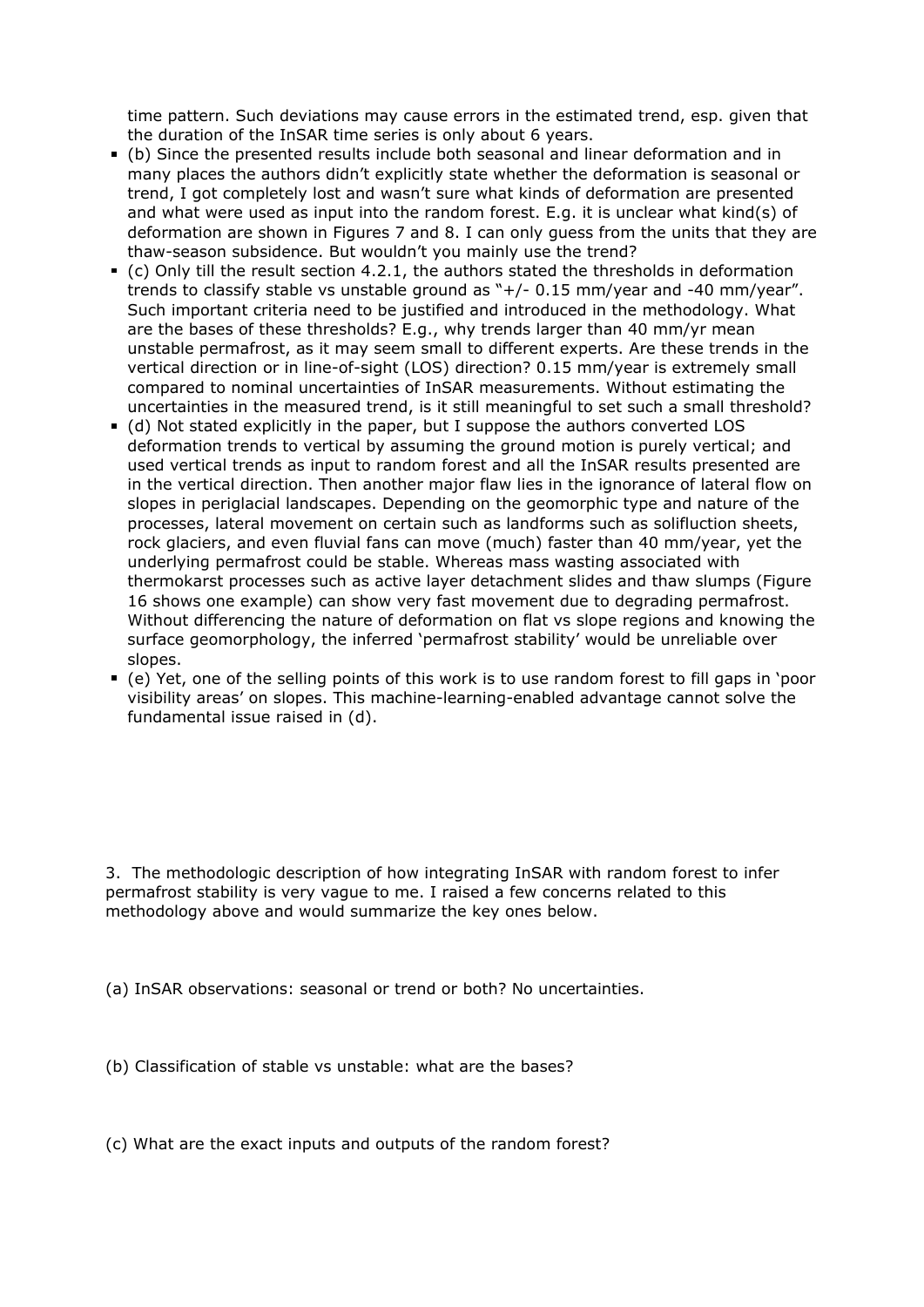(d) What are the reasons for selecting the topographic and climate variable? E.g. it makes little intuitive sense to include curvature and it turns out that curvature is the least important factor.

(e) What land surface temperature did you use? Annual ground surface temperature?

The authors should pay more attention to properly citing references and following scientific rigor. Here are a few examples:

Line 40: Schaefer et al., 2015 was about retrieving active layer thickness from InSAR, not about using the thickness as an index for permafrost stability.

Line 44-45: The sentence is about sparse field-based measurements. But the two papers cited are both based on remote sensing.

Line 48-49: Widhalm et al., 2017 mainly used SAR data, didn't involve 'many environmental factors'.

Line 62: Schaefer et al., 2015 was not a Tibet study.

Line 140: Ran et al. (2021) were concerned with permafrost temperature and thickness, not ground deformation.

(This list can be very long)

Two relevant and important papers were published recently and should provide some guidance and inspiration.